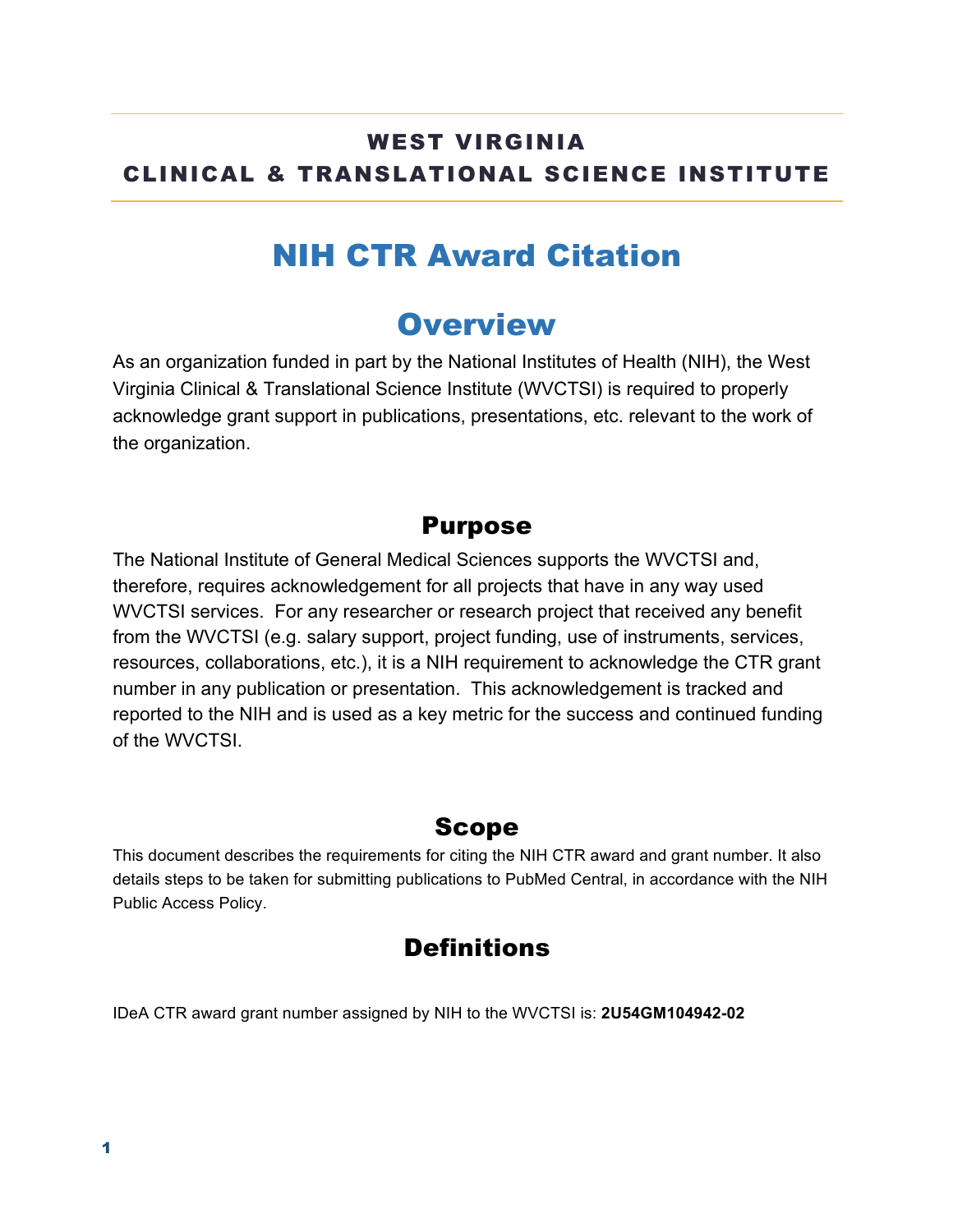# **Policy**

### Procedures

- 1. When publically sharing information relevant to a project supported by the WVCTSI, authors are required to cite the IDeA CTR award. Examples where the grant should be cited include:
	- a. A presentation (oral or poster) by a scientist, scholar, pilot award recipient, student etc. whose primary discussion topic is a project funded by the WVCTSI.
	- b. A publication that directly describes, or secondarily references, a project funded by the WVCTSI.
	- c. A presentation or publication detailing work in which WVCTSI provided support services (such as biostatistics consultations, patient record database access, RedCap form creation etc.)
	- d. A website or webpage that describes a WVCTSI project.
	- e. A press release that describes a WVCTSI project or features a WVCTSI funded scientist, such as a Research Scholar, pilot awardee, or recruited scientist
	- f. Advertising (such as print ads or flyers) recruiting participants for a study funded in whole or in part by WVCTSI.
	- g. Application for additional internal or external funding in which WVCTSI or a WVCTSI project (ex: WVPBRN) is named as a partner or collaborator
- 2. Citation of the IDeA CTR award should include the following**: "Research reported in this [publication/press release, etc] was supported by the NIGMS of the National Institutes of Health under award number 2U54GM104942-02. The content is solely the responsibility of the authors and does not necessarily represent the official views of the National Institutes of Health."**
- 3. An approved version of the WVCTSI logo may also be incorporated into communications (example: posters) to further highlight the institute's support. The logo may not be altered in any way – including stretching, cropping, or altering colors. A gray scale version of the logo is also available. Approved versions of the logo can be found on the WVCTSI website here: http://www.wvctsi.org/overview/citing-wvctsi/
- 4. In addition to citing the award number in presentations and publications, **the NIH also requires researchers to submit publications receiving support from federally funded grants to PubMed Central** *for all journals that do not automatically submit them, as per the NIH Public Access Policy.* All peer-reviewed publications that were prepared using WVCTSI resources or have a WVCTSI-funded scientist as an author are to be submitted to PubMed Central *upon manuscript acceptance.*

### Roles and Responsibilities

It is the responsibility of the author of the communications to include the grant citation in his or her presentation or publication materials. Any questions regarding grant citation may be submitted to the WVCTSI communications coordinator or research coordinator for guidance. WVCTSI will maintain